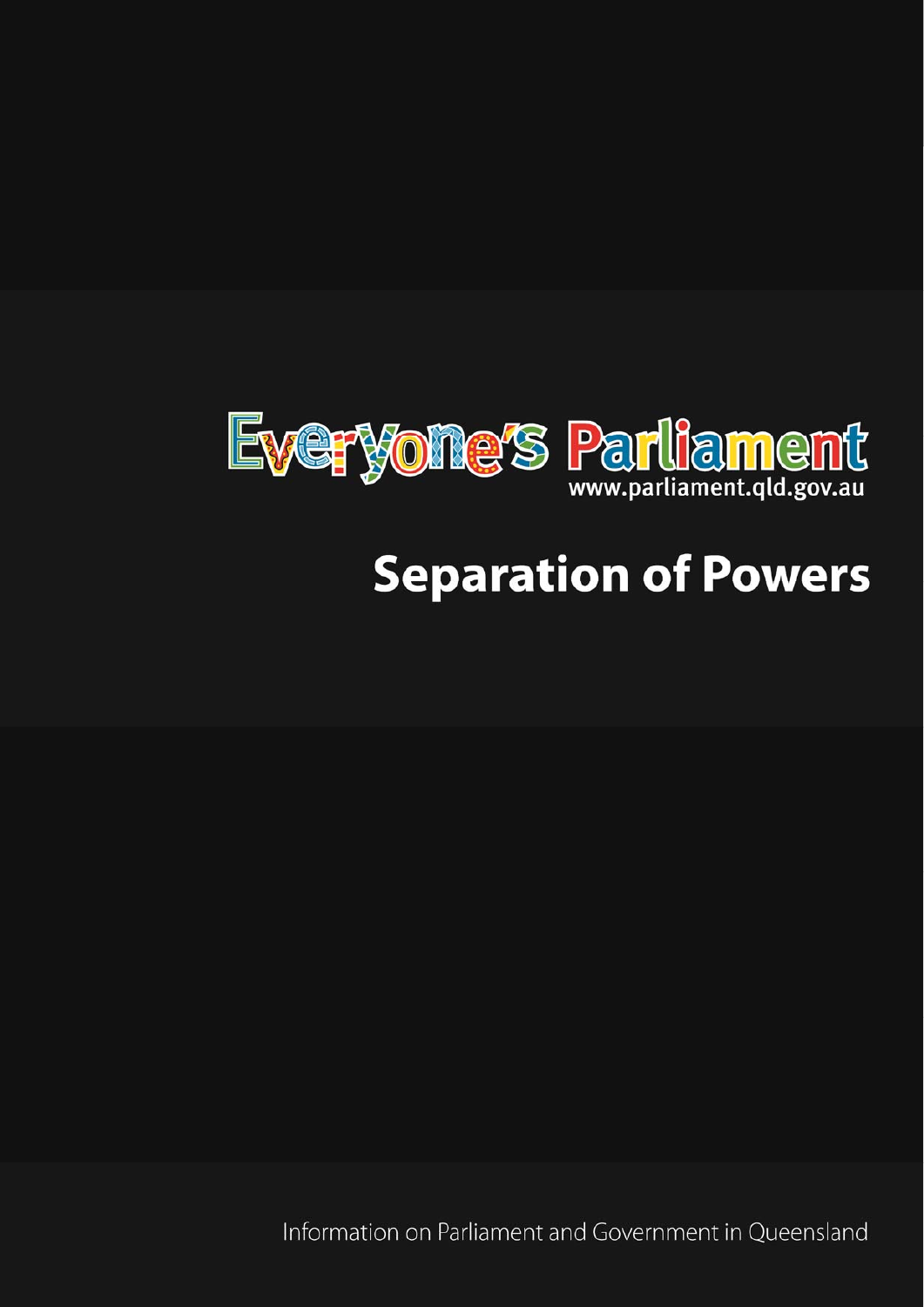

## **Paper presented to ASPG Queensland Chapter on Monday 13 September 1993**

## **SEPARATION OF POWERS IN THE WESTMINSTER SYSTEM**

By Gerard Carney, Associate Professor of Law, Bond University

A paper presented by Gerard Carney, Associate Professor of Law, Bond University to A.S.P.G. Queensland Chapter on Monday 13 September 1993. Please note: this paper predates the passing of the Constitution of Queensland 2001.

#### **Introduction**

This paper is intended to outline the extent to which the doctrine of Separation of Powers operates within the Westminster system of government in Queensland. It needs to be appreciated at the outset that as a doctrine, it is essentially a theory of government the objectives of which are the protection of liberty and the facilitation of good government by appropriate specialisation. Hence, the doctrine of separation of powers may be adopted to varying degrees by any system of government whether it be Westminster, presidential, etc. The form in which it is adopted may be by way of political practice, convention, or legal principle. It stands alongside that other great principle, representative government, which is similarly provided for in a variety of ways in different constitutional systems.

In Queensland, the doctrine of separation of powers appears not to operate as a legal restriction on power but it provides the basis for important principles which the law protects, such as the independence of the judiciary, and for certain political conventions. Because it is not a legal restriction in Queensland, serious consideration has to be given to other controls on power, such as a committee system for parliamentary review of executive action. Moreover, there are other areas within the constitutional and political system of Queensland where it would seem desirable that the doctrine be put into effect even as a matter of political practice. These areas will be explored towards the end of this paper.

What I hope this paper achieves, is to put the doctrine of separation of powers into its proper context as an *ideal* of good government and to demonstrate that it provides a basis for the adoption of structures, processes and controls which protect liberty now and in the future. As our system of government evolves, new conventions, political practices and even at times new legal rules, will need to be devised to protect the liberty of the people. The doctrine of separation of powers provides the justification for these measures and helps to determine their nature and scope. There is a need to monitor our political system, be vigilant about liberty and advocate new measures when this liberty is threatened. The doctrine of separation of powers is the key to this whole process.

The following aspects will be considered:

- 1. Definition of the Doctrine of Separation of Powers
- 2. Origins and philosophical development of the Doctrine of Separation of Powers
- 3. The position in Queensland
- 4. The position at the Commonwealth level
- 5. Issues for Queensland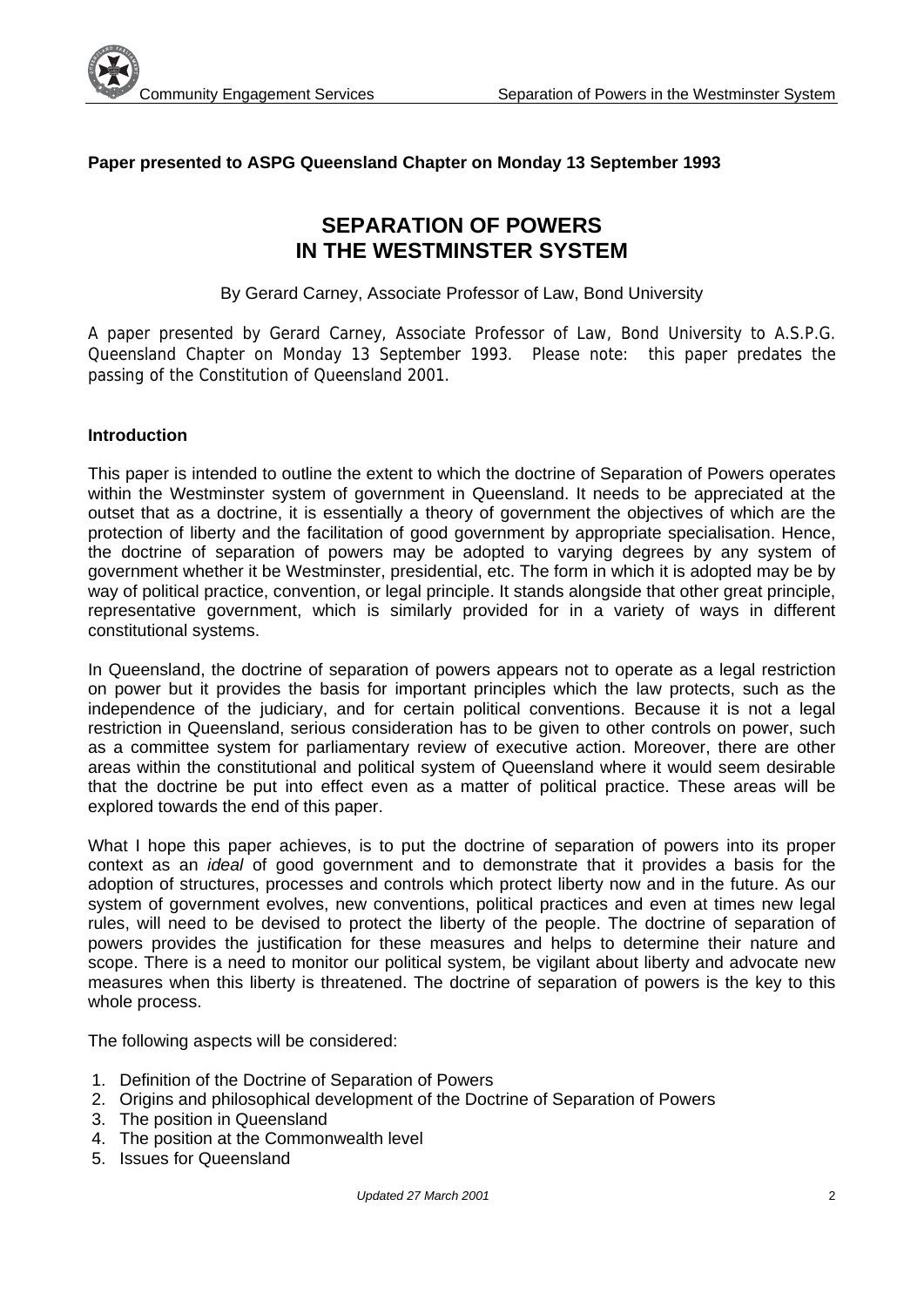## **1. Definition of Doctrine of Separation of Powers**

Probably the leading modern work on separation of powers is by Professor Vile, published in England in 1967:"Constitutionalism and the Separation of Powers" where the following definition is given:

A 'pure doctrine' of the separation of powers might be formulated in the following way: It is essential for the establishment and maintenance of political liberty that the government be divided into three branches or departments, the legislature, the executive and the judiciary. To each of these three branches there is a corresponding identifiable function of government, legislative, executive, or judicial. Each branch of the government must be confined to the exercise of its own function and not allowed to encroach upon the functions of the other branches. Furthermore, the persons who compose these three agencies of government must be kept separate and distinct, no individual being allowed to be at the same time a member of more than one branch. In this way each of the branches will be a check to the others and no single group of people will be able to control the machinery of the State. (p13)

## **2. Origins and Philosophical Development**

The doctrine is founded upon the need to preserve and maintain the *liberty* of the individual. The mechanism it adopts is to divide and distribute the power of government to prevent tyranny, arbitrary rule and so on. The essence of the doctrine is therefore one of constitutionalism or limited government. As the above definition states, the basic control adopted is to vest the three types of governmental power, legislative, executive and judicial in three separate and independent institutions, the legislature, the executive and the courts, with the personnel of each being different and independent of each other.

There is a complete separation as regards powers, institutions and personnel. Yet, there seems to be no current constitutional system which adopts this complete separation of powers. Some of the early American States and the French constitution of 1791 tried to strictly give effect to this doctrine but failed. The strict doctrine is only a theory and it has to give way to the realities of government where some overlap is inevitable. But while permitting this overlap to occur, a system of checks and balances has developed (and needs to continue to develop).

The **United States Constitution of 1787** incorporates the doctrine of separation of powers with a system of checks and balances as the following table illustrates:

| <b>Institution</b> | <b>Power</b>                                                         | <b>Personnel</b>                                             | <b>Control</b>                                                                                                                                        |
|--------------------|----------------------------------------------------------------------|--------------------------------------------------------------|-------------------------------------------------------------------------------------------------------------------------------------------------------|
| Congress           | Power to make<br>laws                                                | Elected<br>representatives                                   | Presidential veto; Supreme Court<br>review of validity                                                                                                |
| President          | Executive power                                                      | Elected. Cannot be a<br><b>Member of Congress</b>            | Senate ratification necessary for<br>cabinet and diplomatic<br>appointments, and treaties;<br>Judicial review; Impeachment by<br>removal by Congress. |
| Supreme<br>Court   | Judicial power<br>including<br>judicial review of<br>legislative and | Appointed by<br><b>President with Senate</b><br>ratification | Impeachment by<br>Congress                                                                                                                            |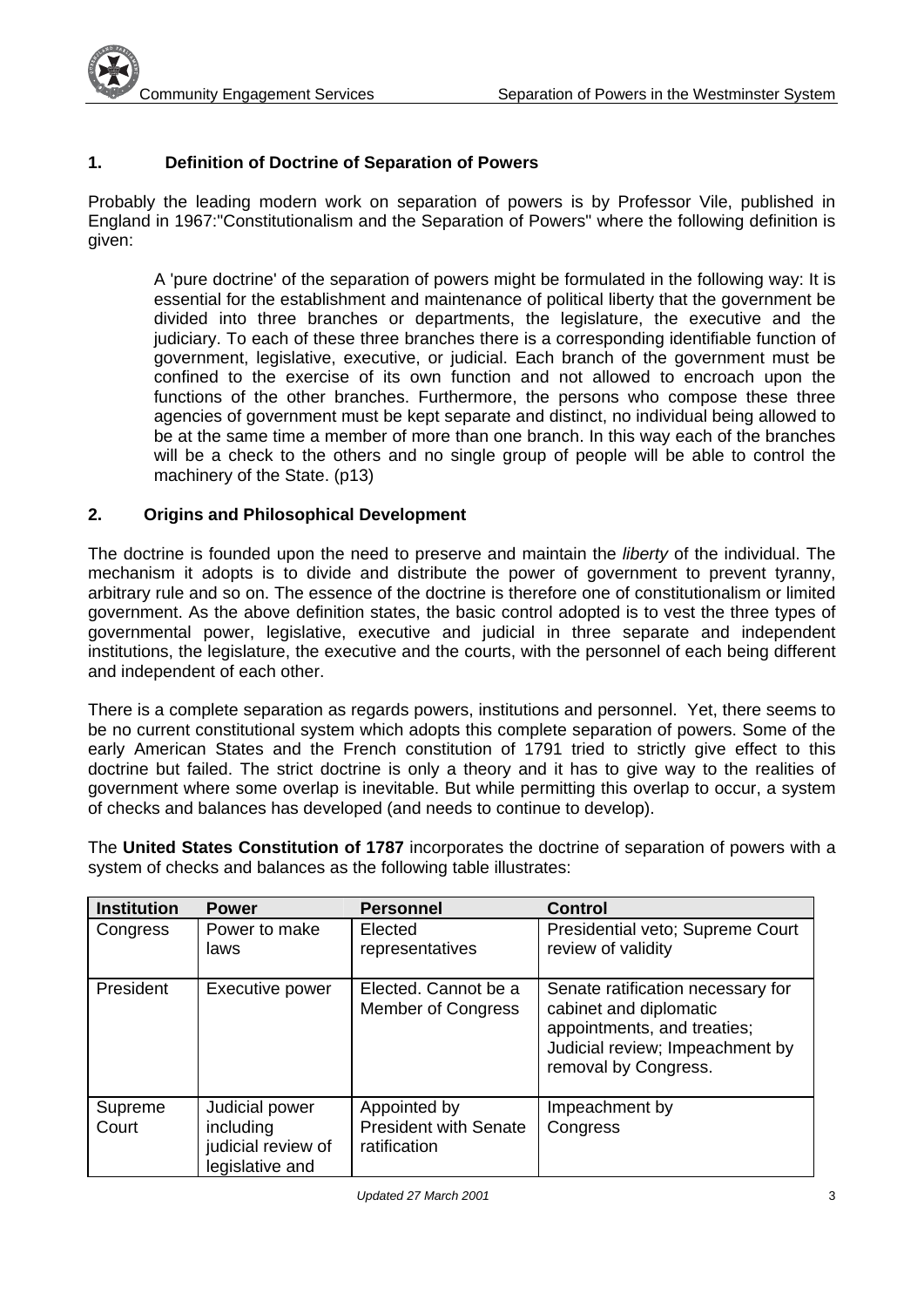

executive activity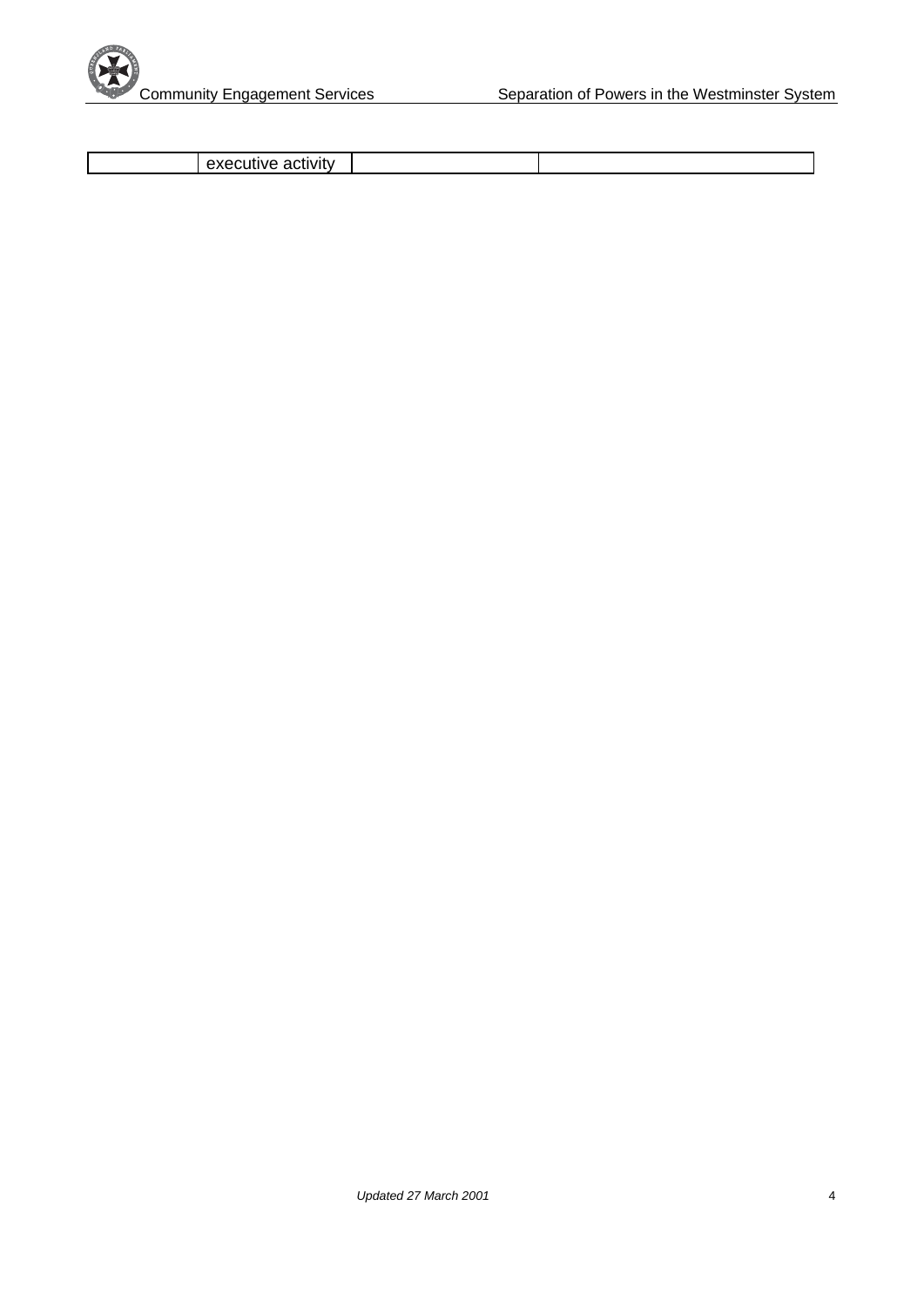| <b>Institution</b>                | <b>Power</b>    | <b>Personnel</b>                                                                                                              | <b>Control</b>                                                                                           |
|-----------------------------------|-----------------|-------------------------------------------------------------------------------------------------------------------------------|----------------------------------------------------------------------------------------------------------|
| Parliament                        | Make laws       | Representatives<br>elected to lower<br>House. Elected or<br>appointed to upper<br>House.                                      | (Royal Assent) Supervision<br>and/or expulsion by the House                                              |
| Executive<br>Council<br>(Cabinet) | Executive power | Ministers appointed<br>by the Crown with the<br>support of the lower<br>House.<br><b>Must be Members of</b><br>the Parliament | Maintain<br>support of the<br><b>lower</b><br>House.<br>Parliamentary and<br>Judicial Review.            |
| <b>The Courts</b>                 | Judicial power  | Judges appointed by<br>the Executive                                                                                          | Superior Court justices removal<br>by the Crown an address from<br>both Houses on certain on<br>grounds. |

The **Westminster system** effects only a *partial* separation of powers:

Central to the modern development of separation of powers as a theory of government is Baron de Montesquieu (1689- 1755). Montesquieu is synonymous with the doctrine of separation of powers which was first formulated in his magnum opus, *De L'Esprit des Loix (The Spirit of the Laws),*  published in Paris in 1748, which had such a profound influence on the drafters of the United States Constitution and the evolution of the French republic.

Who was Montesquieu? He was a native of Bordeaux, of an aristocratic family, who after receiving the traditional classical education studied law and inherited the title and office as President a Mortier of his uncle who died in 1716. He became bored with his office and so in 1726 sold it and travelled extensively in Europe before visiting England in 1729 to study their political institutions. In 1731, he was elected a Member of the Royal Society. He later returned to live in his chateau la Bréde near Bordeaux and wrote several works, his most famous being *De L'Esprit des Loix.* 

*De L'Esprit des Loix is* regarded as the first general treatise on politics which, instead of considering who wielded power, examined how power was wielded. The title of his work reflects this different approach, for as Vile puts it, Montesquieu looked to "the informing principle or spirit, the tone or mood, the habits or values ... which made [the law] work ill or well".

His support for the doctrine of separation of powers is found in Book XI Chapter 6 entitled "Of the Constitution of England" which he based on the writings of John Locke ("Two Treatises of Government" and "The Second Treatise of Civil Government") and of Bolingbroke. He identified as a key element in the successful protection of liberty in England, the separation of powers effected by the English Constitution does not correlate exactly with the position at that time and according to Vile, was not intended to. It is rather an imaginary account to illustrate the ideal of separation of powers. Nevertheless, there was at that time at least a partial separation of powers in England between the King, the Lords, and the Commons. In this respect, the English Constitutional system in the eighteenth century was a model for balanced and limited government, albeit in still the early stages of its evolution to the modern Westminster system.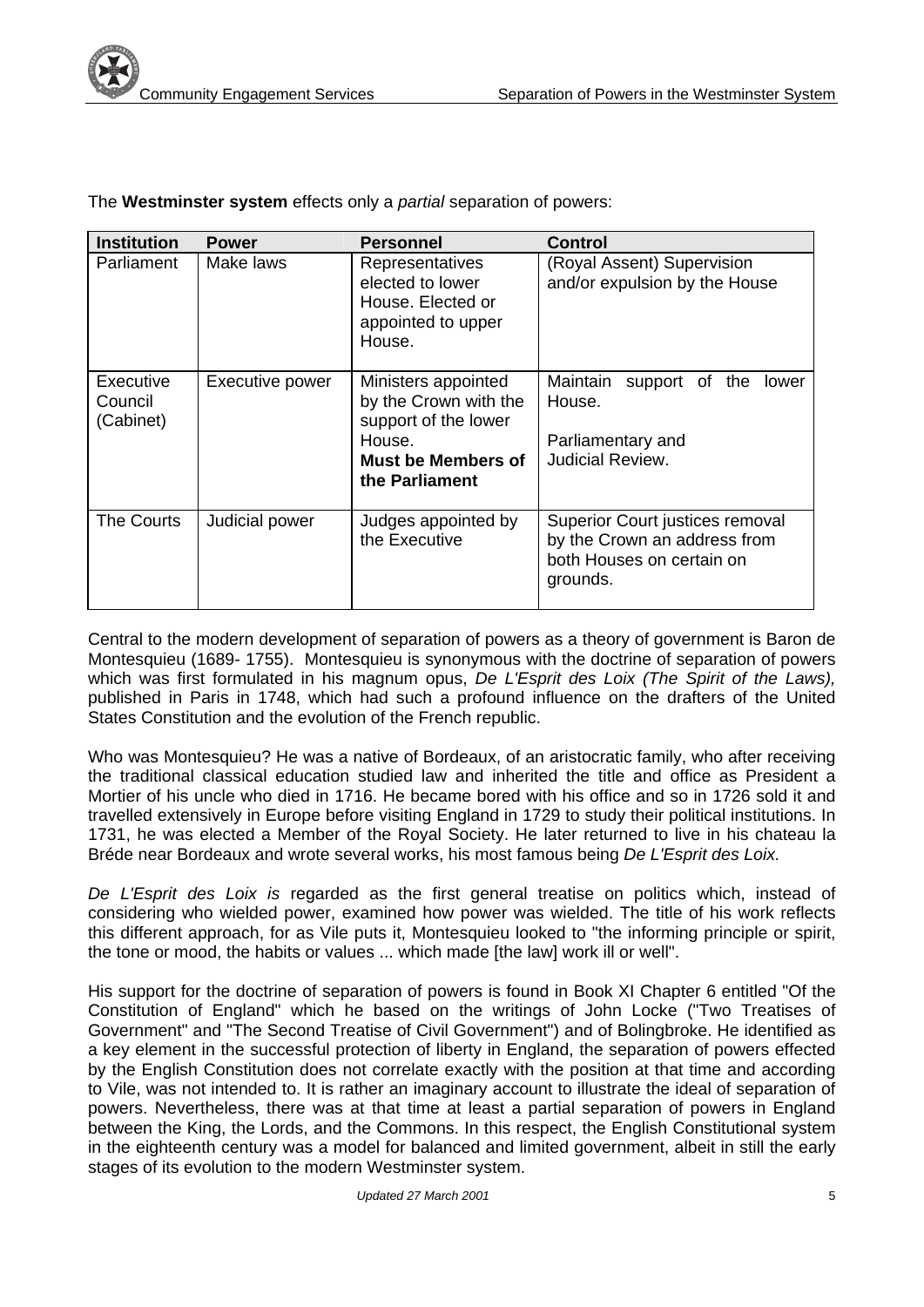While there has been debate about whether Montesquieu advocated only a strict and complete separation of powers, the better view is that he did accept that in practice only a partial separation of powers would be workable, complemented by further controls. The development of this partial separation of powers in England provided the model for Montesquieu's discussion which was so influential in the further implementation of the doctrine in the United States and France. Montesquieu is attributed with being the first to use "executive" in juxtaposition with legislative and judicial. Also, he emphasised the importance of judicial independence.

The definition above of the pure doctrine of separation of powers classifies governmental power into the traditional three powers: legislative, executive and judicial. Although Montesquieu is generally credited with using these labels, this tripartite classification of power had earlier origins which may even have relied upon the religious notion of "the trinity". However, the legislative and executive powers were viewed as part of the judicial power at least up until the early eighteenth century.

This tripartite classification of power is not, however, without its difficulties. Not all government powers can be neatly slotted into just one of these categories as the pure doctrine assumes to be the case. The inadequacy of this classification has become more obvious in recent times in relation to at least two areas of government activity: rule making and policy making. Both these processes occur in all three branches of government and how they fit into the doctrine of separation of powers is still being resolved. They certainly challenge the applicability of the pure doctrine today but it is the theory of limited government by division of powers and controls thereon, which helps to determine the appropriate relationship between rule makers and policy makers in the three branches- of government. Here, Vile asserts that an informal rule needs to be recognised by the principals of the three branches, namely, Members of Parliament, Ministers and their officials, and judges, that each recognise the difference between their own respective primary functions and the primary functions of the others.

## **3. The Queensland Position**

The doctrine of separation of powers is reflected in the **structure** of the Queensland constitutional system:

> { the Legislative Assembly - legislative power { the Executive Council (Cabinet) - executive power { the State Courts - judicial power

The **personnel** of the Legislative Assembly overlap with that of the Executive and must do so as the principal feature of the Westminster system: responsible government. The Ministers of the Crown including the Premier must by convention be Members of the Parliament in order for them to have the confidence of the Lower House to form the Executive Government. Hence, they are *responsible* to the Lower House.

On the other hand, a strict separation of personnel is maintained in Queensland between the State Courts and the other two branches. In England, this is not the case with the position of the Lord Chancellor who is a member of Cabinet and presides over the House of Lords in both its legislative and judicial capacities.

While the **powers** of each of these three branches of government are essentially different, there are grey areas where it is difficult to characterise the power as legislative or judicial. These difficulties have had to be resolved at the Commonwealth level by the High Court (see below), but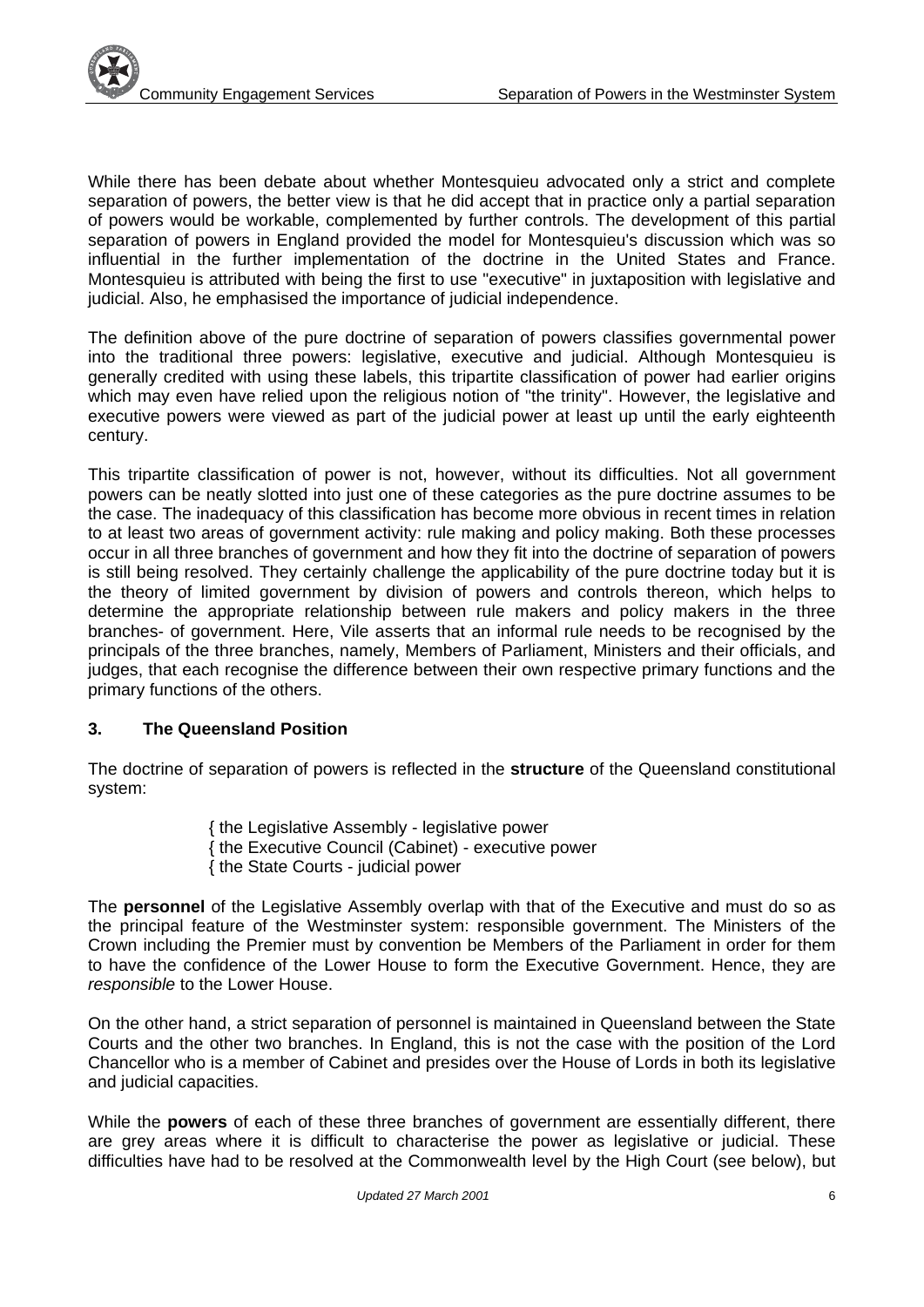do not pose a legal difficulty at the State level. As stated earlier, the doctrine is not a legal restriction in Queensland. Although this has not been declared by the Queensland Supreme Court, it has been so held in **New South Wales**, *(Clyne v East (1967) 68* SR (NSW) *385; BLF V Minister for Industrial Relations (1986) 7* NSWLR *372),* in **South Australia** *(Gilbertson v South Australia*  (1976) 15 SASR 66), and in **Western Australia** (J.D. & W.G. *Nicholas v Western Australia [1972*] WAR 168).

The reasons given in the various cases for the doctrine not applying as a legal restriction in those States may be summed up as follows:

- I. no reference in the State Constitution to the vesting of the judicial power of the State in any particular institution or court;
- II. no entrenchment in the State constitution of the Supreme Court or of its judicial power;
- III. no clear division of powers in the State Constitution;
- IV. the past practice of Colonial and State Parliaments of delegating legislative and judicial functions to administrative bodies;
- V. Colonial and State Parliaments have in the past exercised judicial power by way of impeachment and bills of attainder.

The consequence of the doctrine not being a legal restriction at the State level is that Parliament can enact a law which constitutes an exercise of judicial power or interferes in the judicial process; a State Court or judge may be vested with powers of a legislative nature; the Executive or a Minister or public official may be vested with legislative or judicial power.

In other words, while the Westminster system in Queensland reflects the doctrine in terms of structure, and less so as regards personnel, there is a capacity for the powers of each to be shared to some extent. This may be desirable in many cases but there are dangers as well.

#### **Separation between Legislative and Executive Powers**

The most significant transfer of power occurs between the legislature and the executive in the Westminster system by the former vesting in the latter substantial powers to make delegated legislation principally in the form of regulations. The complexity of government necessitates delegated legislation but safeguards need to be put in place. Even at the Commonwealth level where the doctrine of separation of powers operates as a legal restriction, the High Court approved in *Dignan's Case* (1931) 46 CLR 73 the delegation of law-making power by Parliament to the Executive provided it was not too wide a delegation of power. This proviso means little in practice (see below).

There are few legal limits and controls on the power of the Parliament to delegate its law-making function to the Executive. At present the only **legal** limitation is that Parliament must always retain the capacity to revoke the delegated power and assume the power to itself. This limitation is based upon the legal principle that Parliament cannot abdicate its powers (see *Cobb & Co Ltd v Kropp*  [1967] 1 AC 141). A further legal limitation which might be considered is a prohibition on the use of Henry VIII clauses, i.e. subordinate legislation be incapable of amending statutes (cf *Legislative Standards Act* 1922 (Qld) s.4(4)(c) ). EARC has just recommended in its *Report on Consolidation and Review of the Queensland Constitution* (August 1993) that the proposed Constitutional Convention consider the desirability of adopting this prohibition (para 8.24).

The controls currently in place on the exercise of a delegated power include: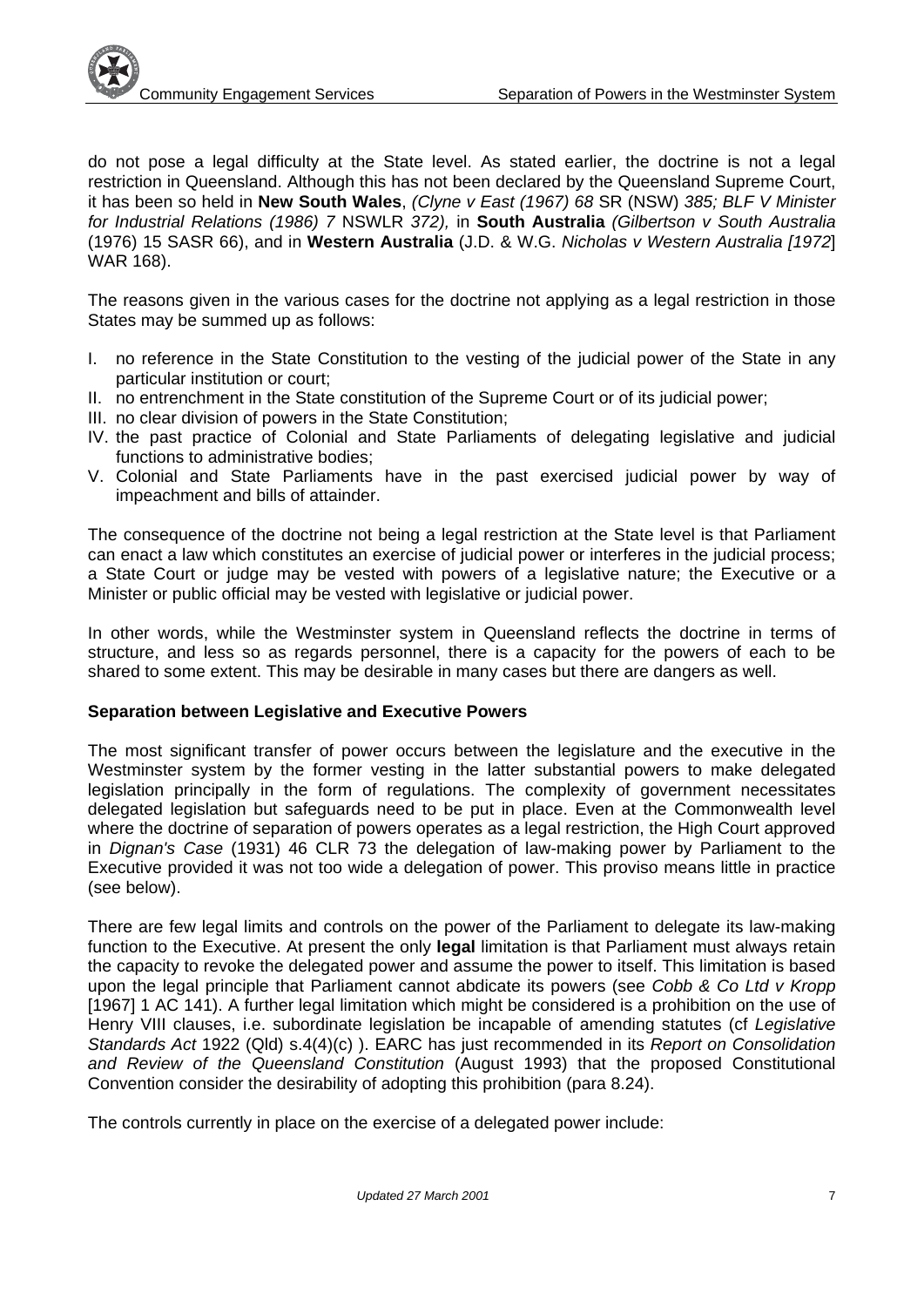- $\bullet$  the ultra vires rule, that is, if the exercise of a delegated power falls outside the scope of the power, the exercise of the power is invalid;
- the *Statutory Instruments Act* 1992 (Qld) which requires subordinate legislation (such as regulations) to be notified in the Government Gazette, tabled in the Legislative Assembly, and subject to disallowance;
- the Parliamentary Committee of Subordinate Legislation scrutinises subordinate legislation to see if it meets certain standards and advises Parliament whether it ought to be disallowed.

## **Judicial Power: separation from legislative and executive power**

A most important feature of the Westminster system is the principle of judicial independence. Given prominent mention in Montesquieu's account of the "English Constitution", it is really a fundamental component of the doctrine of separation of powers.

It is beyond the scope of this paper to undertake a detailed analysis of the various mechanisms which support judicial independence. There is, however, the issue: to what extent is there a strict separation between judicial power and non-judicial (legislative and executive) power.

The Westminster system clearly contemplates that the courts will exercise the judicial power subject to well recognised exceptions in the case of Parliament's power of contempt and control of its Members, and courts martial conducted by the military. But there is no constitutional legal restriction on Parliament which prevents it (i) from vesting judicial power in tribunals or even officials outside the court system, or (ii) from directly exercising judicial power itself.

As regards (i), the State Parliaments are not hampered in the same way as the Commonwealth Parliament is and so can establish quasi-judicial tribunals to exercise powers which are of a judicial nature.

As regards (ii), probably the most significant danger of not having the doctrine as a legal restriction in Queensland is the capacity of Parliament to directly exercise judicial power, i.e. usurp the judicial process, either (i) by determining the guilt of a person by a bill of attainder, or (ii) by interfering in the judicial process.

I. A bill of attainder is a law which adjudges a person or a class of persons to be guilty of punishable conduct which at the time it occurred was not prescribed by the general law as an offence or as punishable conduct, and thereupon prescribes the punishment for that conduct.

Bills of attainder are offensive to the doctrine of separation of powers and to the rule of law for they render what was at the time lawful conduct, retrospectively unlawful and they bypass the process of determining criminal guilt by way of a criminal trial.

At present, there is no constitutional impediment to bills of attainder enacted by the States, but by virtue of the doctrine of separation of powers operating at the Commonwealth level, the Commonwealth Parliament is precluded from enacting them (see *Polyvkhovich v Commonwealth (1991* ) 101 ALR 545).

II. Laws which interfere in the judicial process have also been enacted from time to time by State Parliaments and while upheld as valid laws they have provoked considerable criticism from the court. In the *BLF V NSW Minister for Industrial Relations* (1986) 7 NSWLR 374, the NSW Court of Appeal upheld NSW legislation which was enacted just before an appeal was to be heard,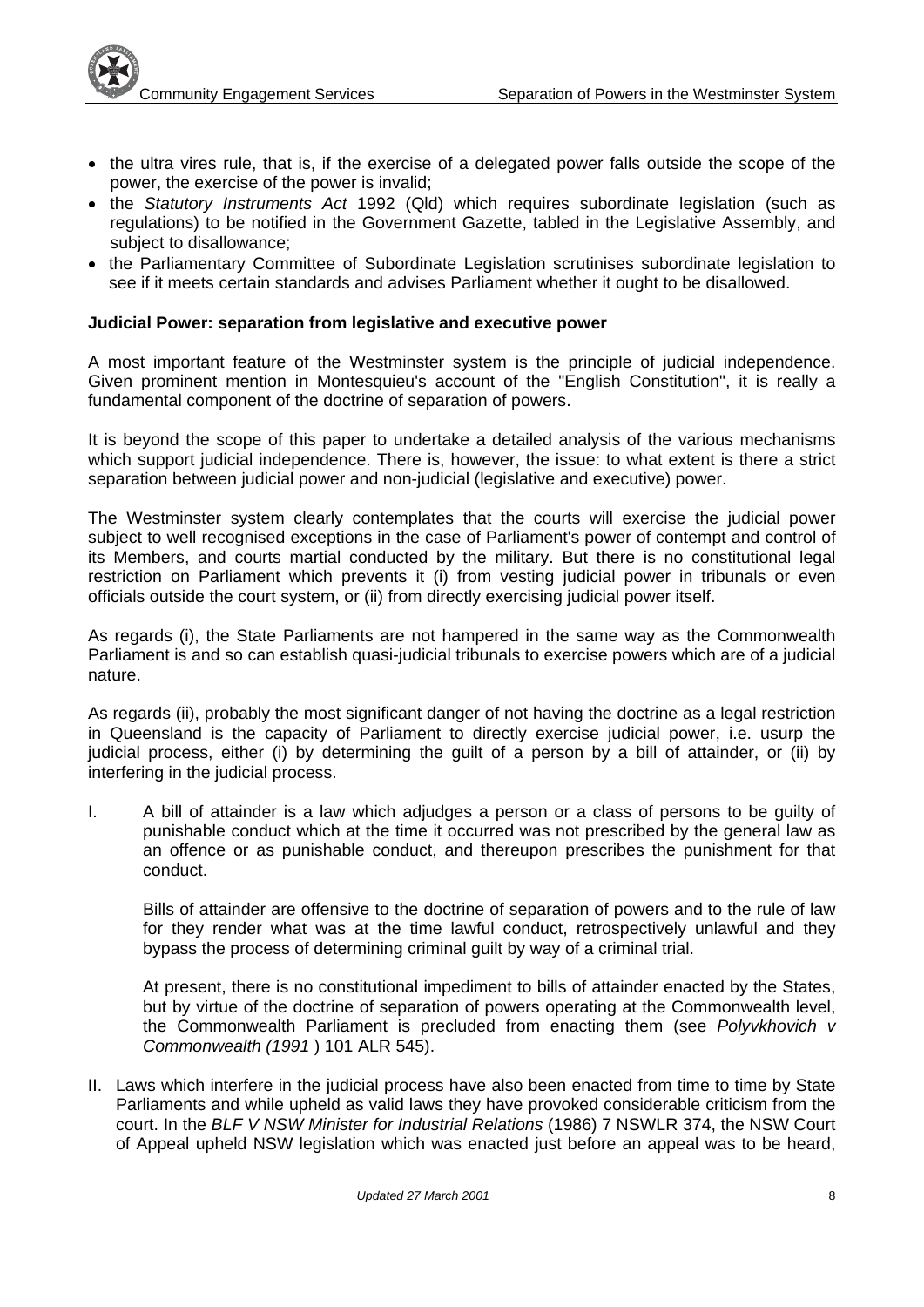

which effectively directed the court to dismiss the appeal and make no order as to costs. Street CJ clearly disapproved of this legislation:

> ...it is contrary both to modern constitutional convention, and to the public interest in the due administration of justice, for Parliament to exercise that power by legislation interfering with the judicial process in a particular case pending before the Court. (381)

## **4. The Commonwealth Position**

## **A. Separation of Legislative and Executive Power**

The State position outlined above in relation to the separation between legislative and executive power applies equally at the Commonwealth level. The Westminster system here again blurs the separation between the personnel of the Parliament and of the Executive. Section 64 of the Commonwealth Constitution gives effect to this position by requiring Ministers to be Members of either House at least within three months of their appointment.

The delegation of law-making power to the Executive is also permitted: *Dignan's Case* (1931) 46 CLR 73. Extremely wide delegations of power to the Governor-General or a Minister have been upheld by the High Court eg a power to make regulations with respect to the employment of transport workers *(Dignan's Case);* a power to prohibit the importation of goods *(Radio Corp v Cth)*  (1937) 59 CLR 170).

The legal limitations on the power to delegate are: (i) Parliament must retain the capacity to revoke the delegation of power (as noted above for State Parliaments) and (ii) the delegation cannot be so wide as to fail the characterisation test, ie, it is a law with respect to a Commonwealth legislative power. These limitations impose no practical restrictions on the Commonwealth Parliament, evidenced by the fact neither has been breached. Only if the Commonwealth delegated one of it entire powers such as its power in s.51(i) with respect to interstate and overseas trade and commerce, would the delegation be too wide.

The controls on the exercise of the delegated power are similar to those in Queensland.

## **B. Separation of Judicial and Non-Judicial Power**

The High Court has given legal effect to the doctrine of separation of powers in relation to the judicial power of the Commonwealth. It is in this respect that the position at the Commonwealth level differs markedly from that at the State level. The reasons given by the High Court for the recognition of the doctrine as a legal restriction under the Commonwealth Constitution are: the constitutional entrenchment of the judicial power in the High Court and the other federal courts (s.71); the prescription of the content of the judicial power in Chapter m of the Constitution; and the critical need to maintain judicial independence in a federal system.

The doctrine has been adopted by way of two related legal principles inferred by the High Court from Chapter III of the Constitution, and strangely they were established fifty years apart!

**First**, judicial power can only be vested in s.71 courts (High Court, federal courts, State courts). No other body may be vested with judicial power (the *Wheat Case (1915*) 20 CLR 54). Isaacs J at 88-90 of the Wheat Case explains how the structure of the Constitution effects a strict separation of judicial and non-judicial power: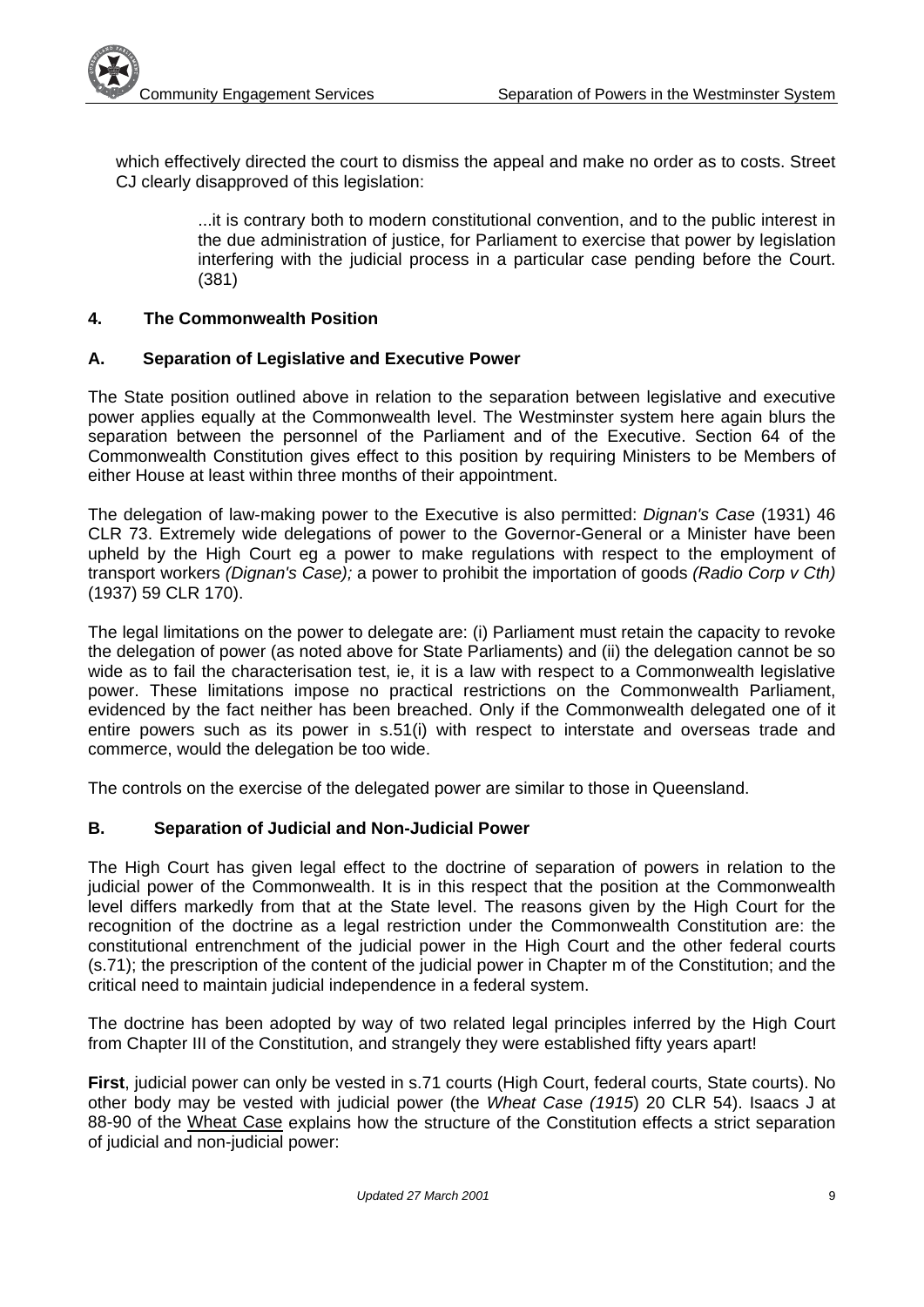When the fundamental principle of the separation of powers as marked out in the Australian Constitution is observed and borne in mind, it relieves the question of much of its obscurity... By the first Chapter, the legislative power of the Commonwealth is vested in a Parliament ... By Chapter II ... the executive power of the Commonwealth is vested in the Sovereign ... Chapter III vests the judicial power of the Commonwealth ... in specific organs, namely, Courts strictly so called ... that exhausts the judicature ... And the distinct command of the Constitution is that whatever judicial power ... is to be exerted in the name of the Commonwealth, must be exercised by these strictly so called judicial tribunals.

**Second**, non-judicial power cannot be vested in s.71 courts. This is the principle from the famous *Boilermakers' Case (1956*) 94 CLR 254 where the High Court (affirmed by the Privy Council) held that the vesting of both non-judicial power (making of industrial awards) and judicial power (enforcement of awards by injunctions etc) in the Commonwealth Court of Conciliation and Arbitration was invalid for it breached the doctrine of separation of powers. The Parliament quickly remedied the situation by establishing the Commonwealth Conciliation and Arbitration Commission to exercise the non-judicial power of making awards, leaving to a federal court the judicial power of enforcement of those awards.

In the High Court, the joint majority (4-3) led by Dixon CJ relied on the special role of the federal judicature as the guardian of the Constitution and of the federal system, being charged with "the ultimate responsibility of deciding upon the limits of the respective powers of the Governments in the system ... From which it followed... that the Federal judicature must be ... at once paramount and limited" (p276). Hence, the majority derived from Chapter III this *negative* principle that nonjudicial power cannot be vested in a s.71 court.

The minority justices appreciated that it is not always clear whether a power is judicial or nonjudicial, so provided it was not incompatible to vest the power which was capable of being either judicial or non-judicial in a s.71 court, no breach of the doctrine would occur.

The Privy Council on appeal affirmed the majority's decision and is often quoted for saying:

[I]n a federal system the absolute independence of the judiciary is the bulwark of the Constitution against encroachment whether by the legislature or by the executive. To vest in the same body executive and judicial power is to remove a vital constitutional safeguard. (540)

## **Criticism & Erosion of the Boilermakers' Principle**

The effect of both of the principles outlined above is that the Commonwealth must be careful in which body it vests those powers which can be both judicial and non-judicial.

This has led, to quote Barwick CJ in R v *Joske; ex parte Australian Building Construction Employees & BLF (1974*) 130 CLR 87 to 90, to "excessive subtlety and technicality".

For example, in *R v Joske,* a challenge was brought to the power of the Commonwealth Industrial Court to direct the Registrar to cancel the registration of a registered organisation upon various prescribed grounds. The High Court upheld the validity of this power vested in a s.71 court because "the exercise of the power depends on finding the existence of present facts or circumstances and the exercise of a discretion suitably limited as a judicial discretion" (per Barwick CJ at 95).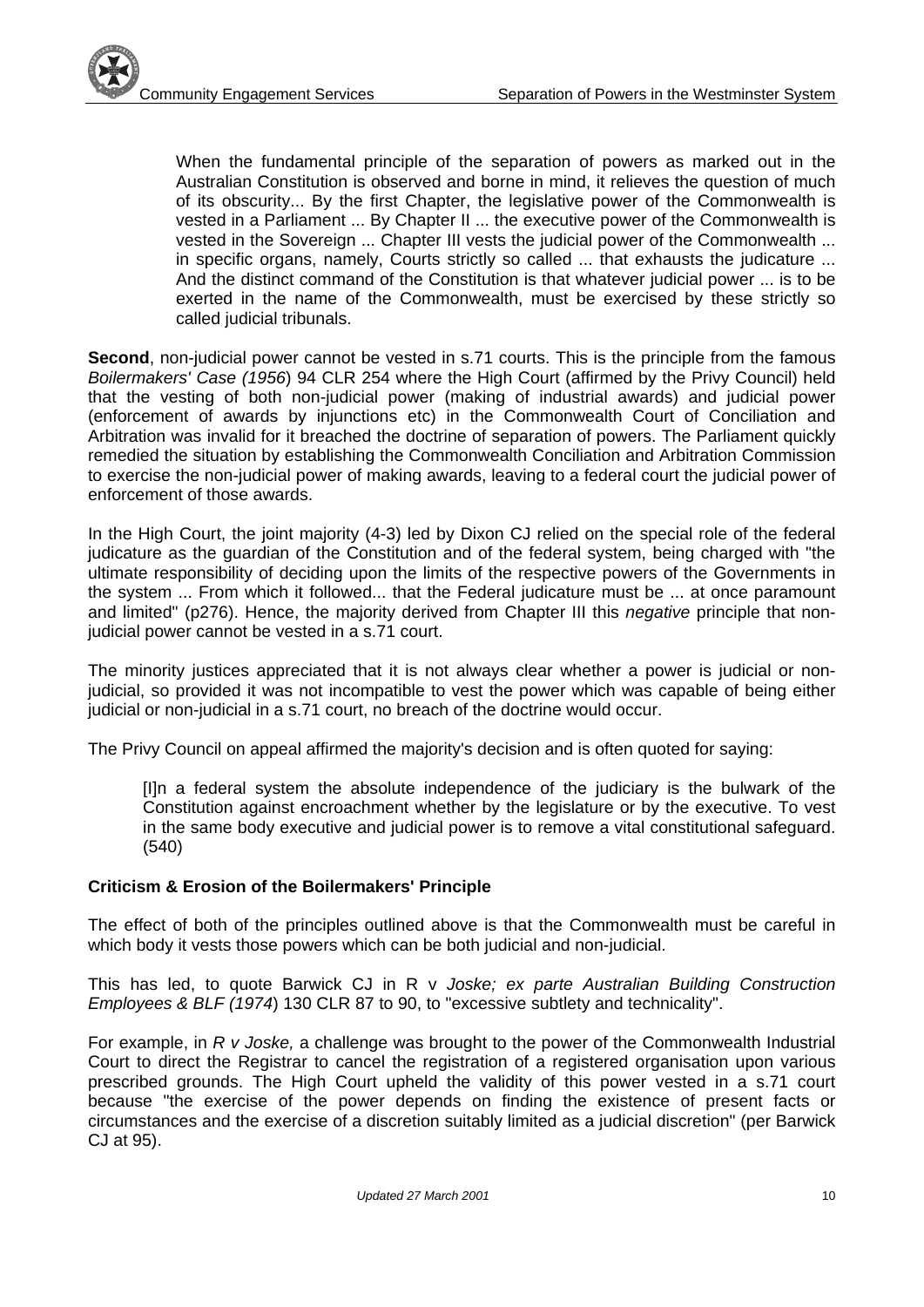While legal challenges may be mounted, the likelihood of success is slight in view of the flexibility with which the High Court has viewed the nature of powers within this grey zone. The same power can be vested in both a s.71 court and a non-judicial body or person, and provided "the trappings" of the power in each case are appropriate to that repository of power, no infringement of the doctrine of separation of powers is likely to arise.

Erosion of the *Boilermakers'* principle has occurred in at least two respects:

I. A federal judge may be appointed in a personal capacity to a non-judicial office.

In *Drake v Minister for Immigration & Ethnic Affairs (1979*) 24 ALR 577, the appointment of a federal court judge as Deputy President of the Administrative Appeals Tribunal was upheld because it was a personal appointment, and not the conferring of a non-judicial function on the Federal Court.

II. Non-judicial power can be conferred on a federal judge in his or her personal capacity. This differs from (i) in that the federal judge is not a member of a non-judicial body but simply is vested with non-judicial power as a federal judge. In *Hilton v Wells* (1985) 157 CLR 57, a federal judge was empowered to issue a warrant for tapping telephones for the purposes of narcotic investigations. It was agreed that the issue of a warrant is an administrative function. A majority of the High Court (per Gibbs CJ, Wilson & Dawson JJ) upheld the vesting of such a power in a federal judge in his or her personal capacity.

#### **5. Issues for Queensland**

Since the doctrine of separation of powers is not a legal restriction in Queensland, other controls may be desirable from time to time to prevent abuse of power. The following issues seem to involve some consideration of the doctrine and the formulation of appropriate controls:

- Re-introduction of an upper House in Queensland (Montesquieu approved of two houses).
- The appropriate powers of the Governor in a republic.
- The function of policy determination in all three branches of government.
- The independence of Parliament:
	- funding and
	- review of the Executive by a parliamentary committee system
- Review of proposed legislation by Parliamentary Committee (as occurs currently with subordinate legislation).
- The relationship between Cabinet and Public Administration:
	- implementation of policy
	- appointments, dismissals
	- police force
- Judicial Independence:
	- \* tenure of judges
	- entrenchment funding